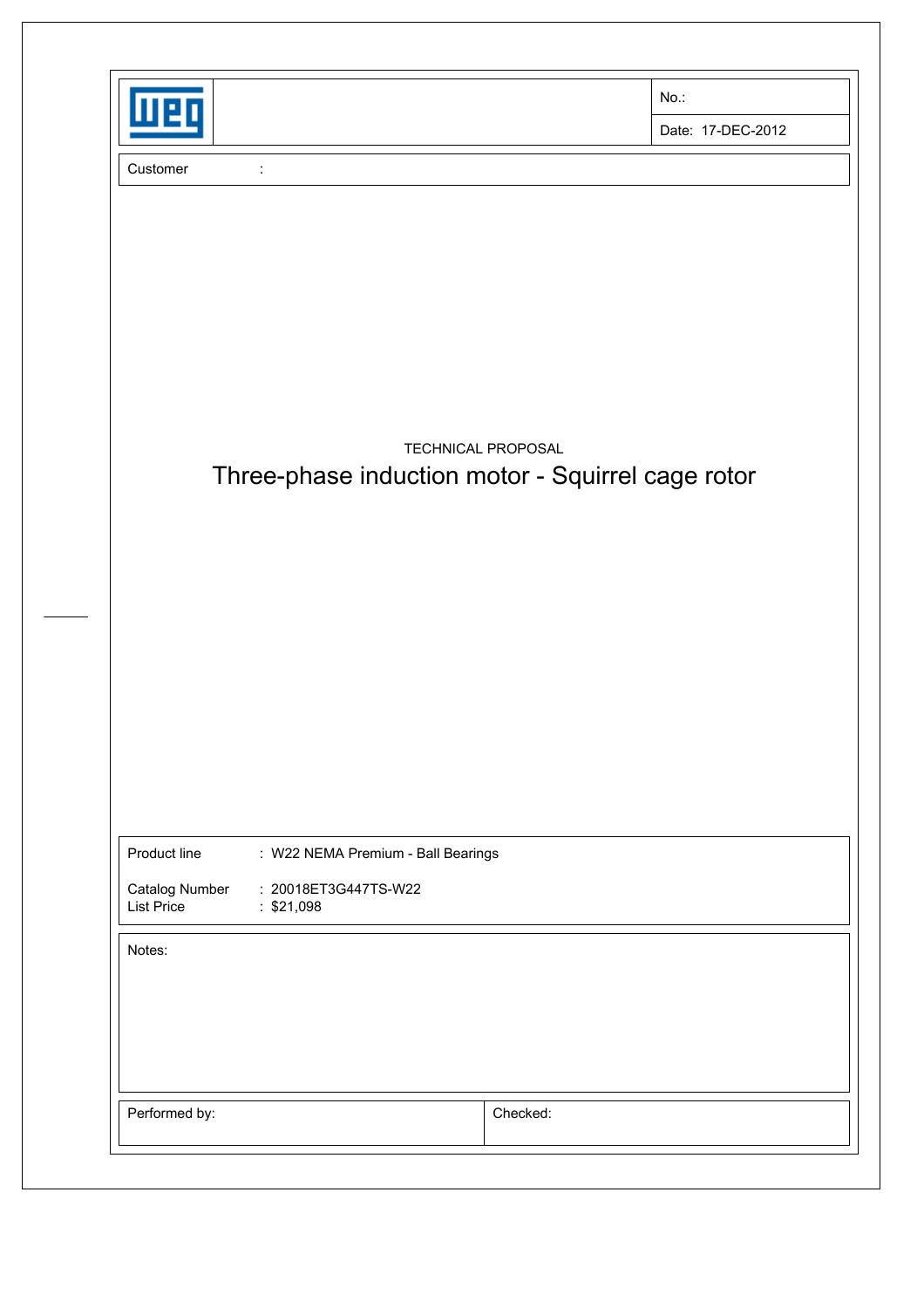

**Customer** 

No.:

Date: 17-DEC-2012

## DATA SHEET

Three-phase induction motor - Squirrel cage rotor

Product line : W22 NEMA Premium - Ball Bearings Frame : 445/7TS Output : 200 HP<br>Frequency : 60 Hz Frequency : 60<br>Poles : 4 Poles : 4<br>
Full load speed : 1780 Full load speed Slip : 1.11 % Voltage : 460 V Rated current : 230 A Locked rotor current : 1470 A Locked rotor current (II/In) : 6.4 No-load current : 85.0 A Full load torque : 582 lb.ft Locked rotor torque : 240 % Breakdown torque : 250 % Design : B Insulation class : F Temperature rise : 80 K Locked rotor time : 16 s (hot) Service factor : 1.15 Duty cycle  $\qquad \qquad : S1$ Ambient temperature : -20°C - +40°C Altitude : 1000 Degree of Protection : IP55 Approximate weight : 1899 lb Moment of inertia : 76.217 sq.ft.lb Noise level : 73 dB(A) D.E. N.D.E. **N.D.E. Load** Power factor Efficiency (%) Bearings 6314 C3 6314 C3 100% 0.85 96.2 Regreasing interval 12000 h 12000 h 12000 h 12000 h 12000 h  $1/175\%$  0.82 96.2 Grease amount  $27 g$   $27 g$   $|$   $50\%$  0.73 95.4 Notes: Performed by **Checked**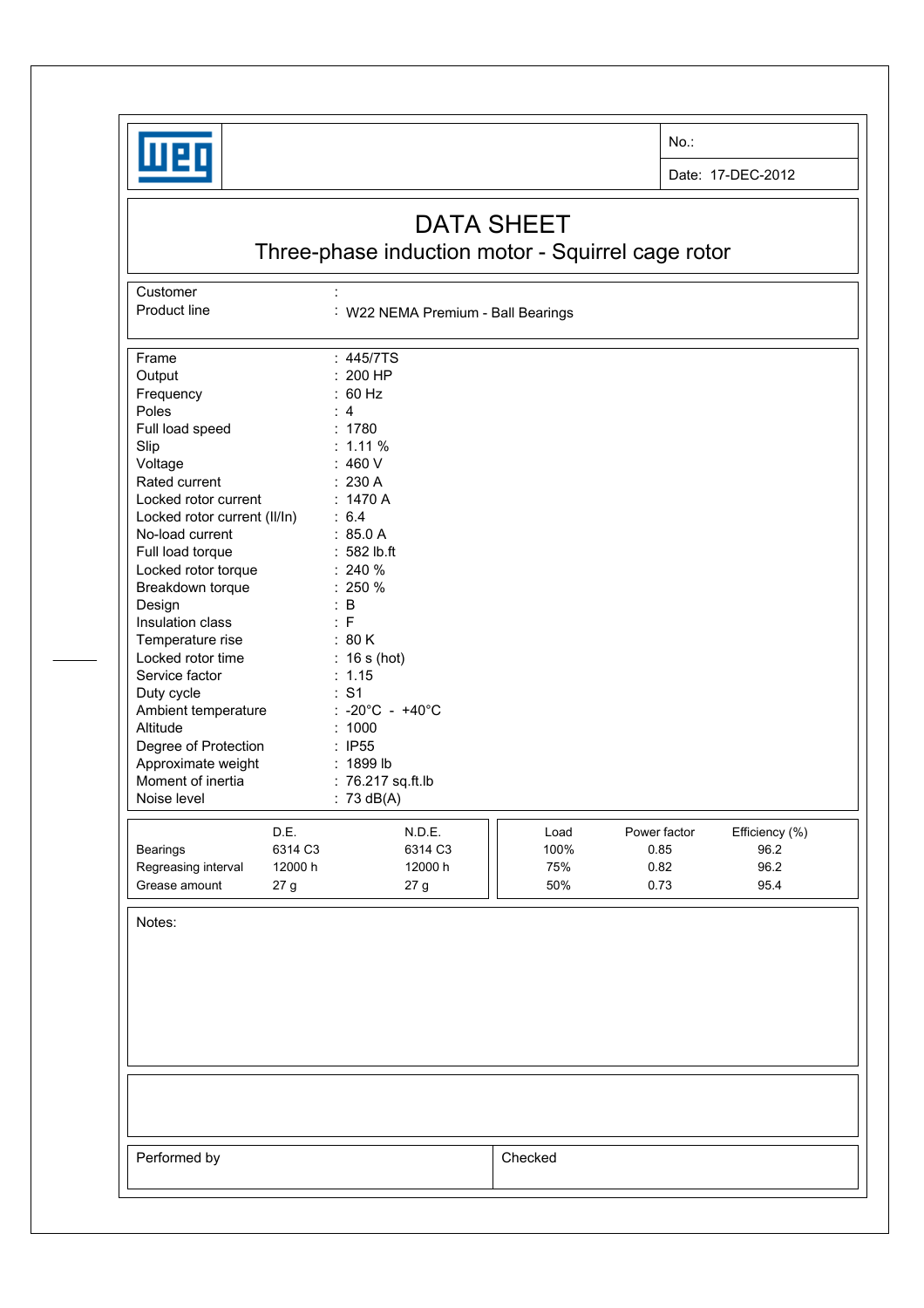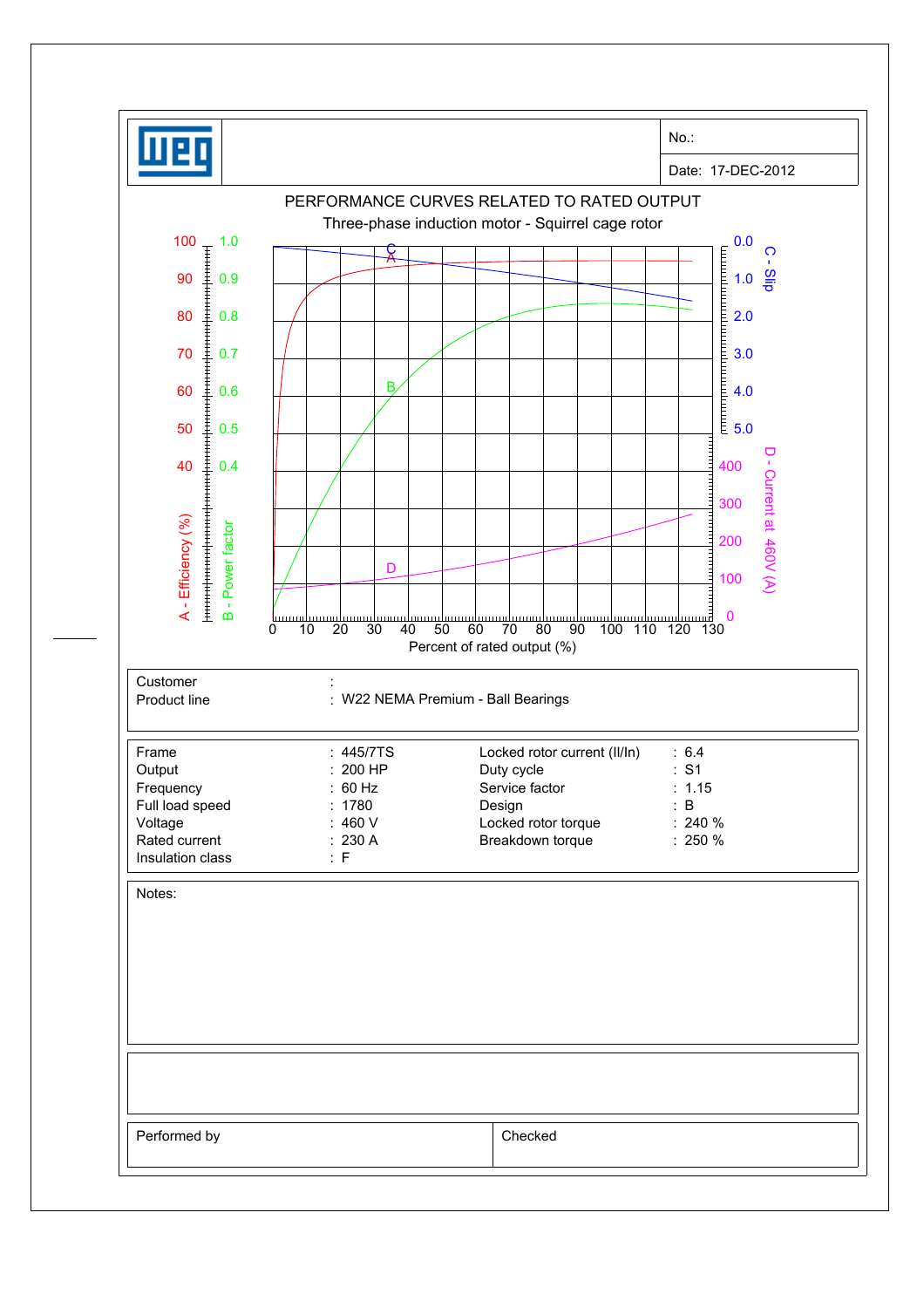|                                                  | No.:                                                                                                            |
|--------------------------------------------------|-----------------------------------------------------------------------------------------------------------------|
|                                                  | Date: 17-DEC-2012                                                                                               |
|                                                  | CHARACTERISTIC CURVES RELATED TO SPEED                                                                          |
| 5.0                                              | Three-phase induction motor - Squirrel cage rotor<br>10.0                                                       |
|                                                  | $\overline{\mathbf{u}}$<br>$\mathbf{I}$                                                                         |
| 4.5                                              | 9.0                                                                                                             |
| 4.0                                              | 8.0                                                                                                             |
| 3.5                                              | 7.0                                                                                                             |
| 3.0                                              | $\mathbf B$<br>6.0                                                                                              |
| 2.5                                              | Α<br>5.0                                                                                                        |
|                                                  |                                                                                                                 |
| 2.0                                              | Current related to rated current (I/In)<br>4.0                                                                  |
| A - Torque related to rated torque (C/Cn)<br>1.5 | 3.0<br><b>THE REAL</b>                                                                                          |
| 1.0                                              | 2.0                                                                                                             |
| 0.5                                              | 1.0                                                                                                             |
| 0.0                                              | 0.0<br><b>L</b> umu<br><u>uuur</u>                                                                              |
|                                                  | $\overline{20}$<br>30<br>60<br>0<br>10<br>40<br>50<br>70<br>80<br>90<br>100<br>Speed related to rated speed (%) |
| Customer                                         |                                                                                                                 |
| Product line                                     | : W22 NEMA Premium - Ball Bearings                                                                              |
|                                                  |                                                                                                                 |
| Frame<br>Output                                  | : 445/7TS<br>Locked rotor current (II/In)<br>: 6.4<br>: S1<br>: 200 HP<br>Duty cycle                            |
| Frequency<br>Full load speed                     | : 60 Hz<br>Service factor<br>: 1.15<br>: 1780<br>$\mathbf{B}$<br>Design                                         |
| Voltage<br>Rated current                         | :460V<br>Locked rotor torque<br>$: 240 \%$<br>: 230 A<br>Breakdown torque<br>$: 250 \%$                         |
| Insulation class                                 | : F                                                                                                             |
| Notes:                                           |                                                                                                                 |
|                                                  |                                                                                                                 |
|                                                  |                                                                                                                 |
|                                                  |                                                                                                                 |
|                                                  |                                                                                                                 |
|                                                  |                                                                                                                 |
|                                                  |                                                                                                                 |
|                                                  |                                                                                                                 |
| Performed by                                     | Checked                                                                                                         |